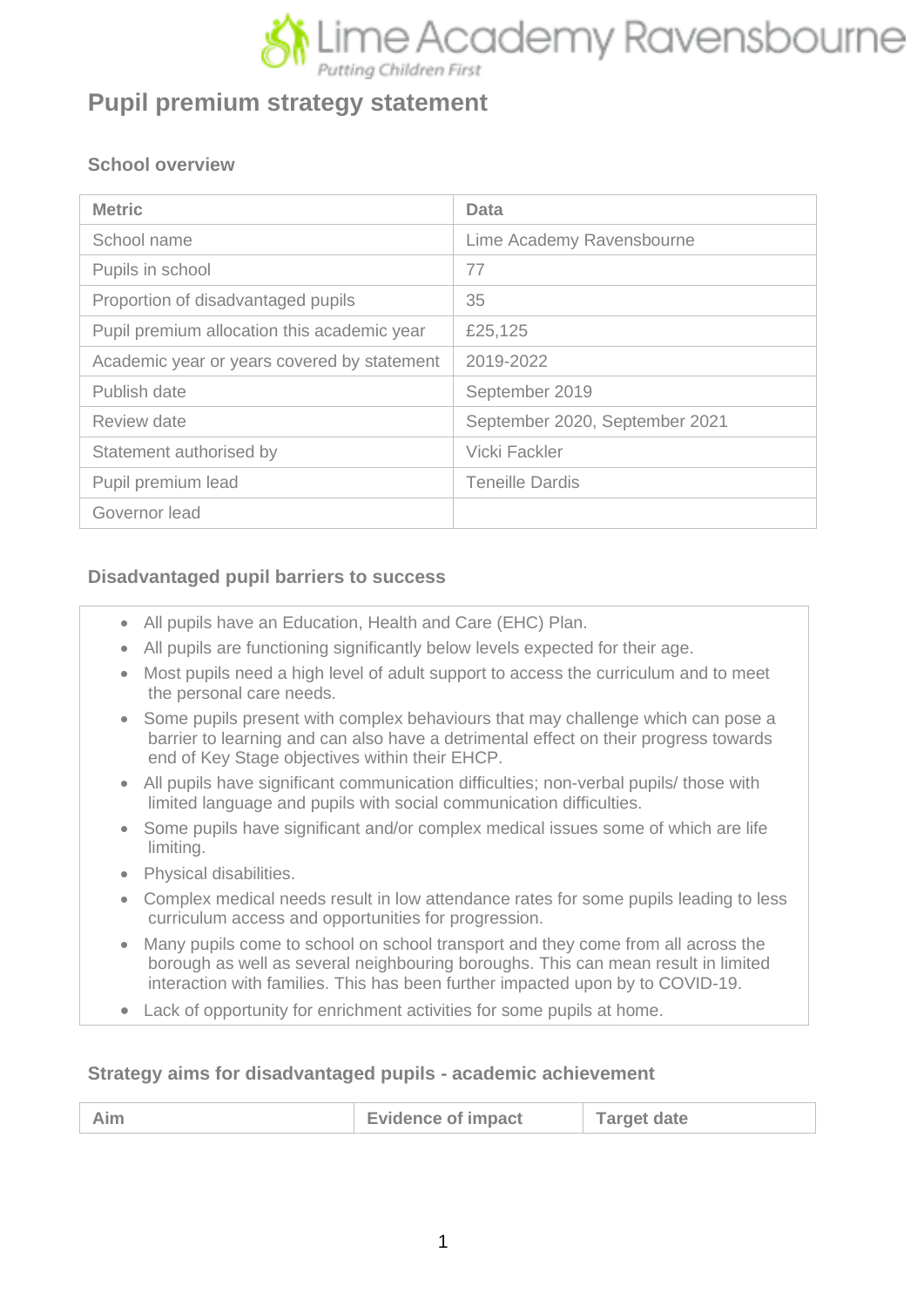| • To ensure pupils sensory<br>needs are met to allow<br>them to self-regulate and<br>to make them ready and<br>available to learn<br>• To provide pupils with<br>opportunities to develop<br>their social interaction<br>and communication skills<br>• To provide pupils with<br>outdoor learning and<br>exploration opportunities | Many of our pupils find it<br>hard to access the world<br>around them. We aim to<br>provide an outdoor space<br>that will inspire curiosity<br>and challenge for children<br>of all ages and abilities.<br>Appropriate playground<br>equipment can stimulate<br>children's senses, develop<br>social skills and regulate<br>their energy levels. We<br>aim to create an outdoor<br>environment that will<br>improve children's<br>behavioural traits,<br>emotional feelings,<br>sensory processing,<br>communication skills,<br>social interaction and | <b>July 2022</b> |
|------------------------------------------------------------------------------------------------------------------------------------------------------------------------------------------------------------------------------------------------------------------------------------------------------------------------------------|--------------------------------------------------------------------------------------------------------------------------------------------------------------------------------------------------------------------------------------------------------------------------------------------------------------------------------------------------------------------------------------------------------------------------------------------------------------------------------------------------------------------------------------------------------|------------------|
|------------------------------------------------------------------------------------------------------------------------------------------------------------------------------------------------------------------------------------------------------------------------------------------------------------------------------------|--------------------------------------------------------------------------------------------------------------------------------------------------------------------------------------------------------------------------------------------------------------------------------------------------------------------------------------------------------------------------------------------------------------------------------------------------------------------------------------------------------------------------------------------------------|------------------|

## **Strategy aims for disadvantaged pupils – wider outcomes (e.g. independence)**

| Aim                                                                                                                                                                                                                                                                                                                      | <b>Evidence of impact</b>                                                                                                                                                                                                                                                                                                                | <b>Target date</b> |
|--------------------------------------------------------------------------------------------------------------------------------------------------------------------------------------------------------------------------------------------------------------------------------------------------------------------------|------------------------------------------------------------------------------------------------------------------------------------------------------------------------------------------------------------------------------------------------------------------------------------------------------------------------------------------|--------------------|
| To explore and express<br>thoughts and feelings<br>To nurture social interaction and<br>communication skills<br>To encourage creative and spon-<br>taneous play<br>To develop concentration and co-<br>ordination<br>To increase awareness of them-<br>selves and others<br>To boost self esteem and build<br>resilience | Music Therapy is an<br>established psychological<br>clinical intervention,<br>delivered by registered<br>music therapists to help<br>people whose lives have<br>been affected by injury,<br>illness or disability through<br>supporting their<br>psychological, emotional,<br>cognitive, physical,<br>communicative and social<br>needs. | <b>July 2022</b>   |
| To stimulate language and listen-<br>ing skills<br>To strengthen peer relationships                                                                                                                                                                                                                                      | <b>Music Therapists draw</b><br>upon the innate qualities of<br>music to support people of<br>all ages and abilities and at<br>all stages of life.<br>It can help develop and<br>facilitate communication<br>skills, improve self-<br>confidence and<br>independence, enhance                                                            |                    |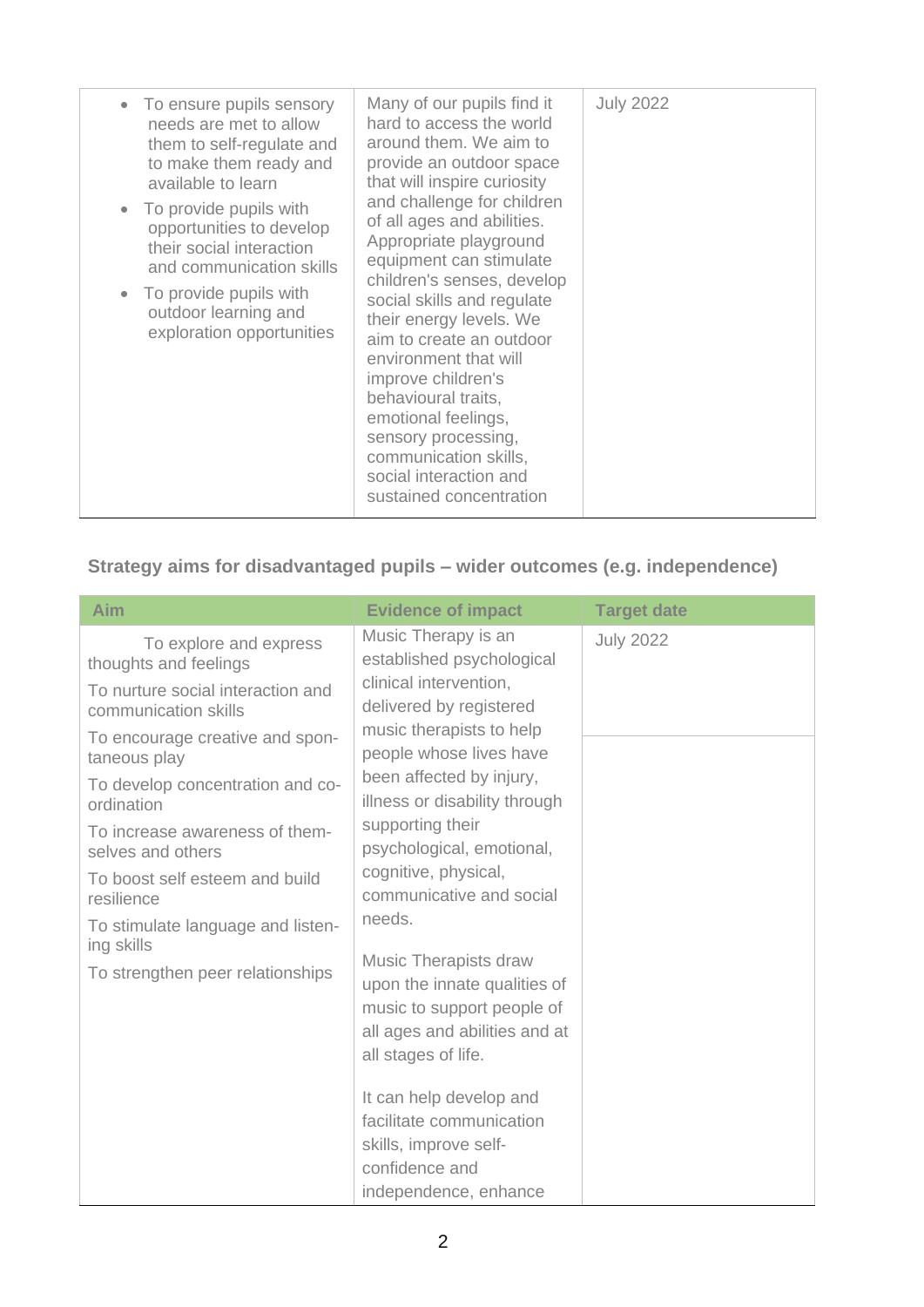| self-awareness and<br>awareness of others,<br>improve concentration and<br>attention skills. |  |
|----------------------------------------------------------------------------------------------|--|
|                                                                                              |  |

## **Teaching priorities for current academic year**

| <b>Measure</b>                                                                              | <b>Activity</b>                                                                                                                                                         |
|---------------------------------------------------------------------------------------------|-------------------------------------------------------------------------------------------------------------------------------------------------------------------------|
| Opportunities for pupils to<br>develop their social interaction<br>and communication skills | To provide opportunities for outdoor learning that will<br>allow pupils to develop their physical and social<br>interaction skills and to self-regulate to help them be |
| Opportunities for pupils to<br>develop their physical<br>development skills                 | available for learning                                                                                                                                                  |
| Opportunities for pupils engage<br>in learning outside the<br>classroom                     |                                                                                                                                                                         |
| Barriers to learning these<br>priorities address                                            | Poor self-regulation, sensory and physical needs<br>impacting upon access to learning                                                                                   |
| Projected spending                                                                          | 15,000                                                                                                                                                                  |

#### **Wider strategies for current academic year**

| <b>Measure</b>                                              | <b>Activity</b>                                                                   |
|-------------------------------------------------------------|-----------------------------------------------------------------------------------|
| To develop self-esteem and<br>confidence                    | Music therapy sessions                                                            |
| To develop social interaction and<br>improved concentration |                                                                                   |
| Barriers to learning these<br>priorities address            | Poor self-confidence, poor joint attention, lack of<br>engagement and interaction |
| Projected spending                                          | 10,125                                                                            |

## **Monitoring and implementation**

| <b>Area</b>      | <b>Challenge</b>                                                                                                                | <b>Mitigating action</b>                                                          |
|------------------|---------------------------------------------------------------------------------------------------------------------------------|-----------------------------------------------------------------------------------|
| Teaching         | Ensuring enough time is given<br>over to allow for staff professional<br>development to ensure equipment<br>is used effectively | CPD sessions to upskill staff<br>Modelling and coaching from<br>experienced staff |
| Targeted support | Ensuring enough time for liaison<br>between therapists and class                                                                | Time to be built into directed hours<br>after school                              |